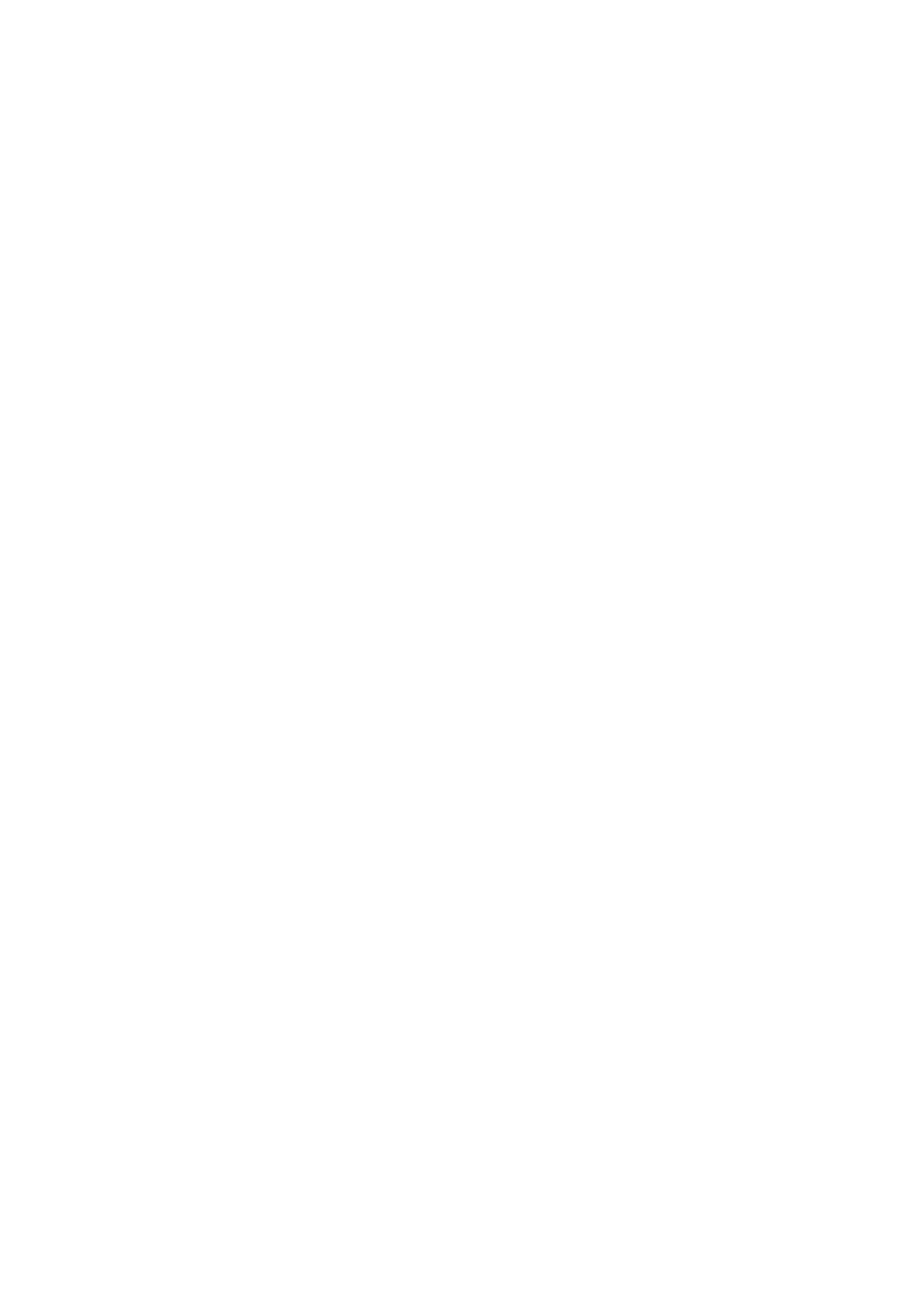

### **POLICY: SMOKING**

All reference to 'we', 'our' or 'us' in this Policy should be read as meaning Sandbourne Housing Association.

#### **1. Purpose and aim of the Policy**

- 1.1 On the 1 July 2007, England introduced a new law to make virtually all enclosed public places and workplaces in England smoke free. The smoke free law applies to all 'enclosed' and 'substantially enclosed' public places and workplaces. This includes both permanent structures and temporary ones, such as tents and marquees. It also means that indoor smoking rooms in public places and workplaces are no longer allowed. Appropriate 'no smoking' signs must be clearly placed in all smoke-free premises and vehicles.
- 1.2 This Policy has been developed to protect all employees, service users, tenants (any references to 'tenants' includes leaseholders and shared ownership occupiers) and visitors from exposure to second hand smoke and to assist compliance with the Health Act 2006.
- 1.3 Exposure to second hand smoke increases the risk of lung cancer, heart disease and other serious illnesses. Ventilation or separating smokers and non-smokers within the same airspace does not completely stop potentially dangerous exposure.
- 1.4 We fully comply with this legislation.

#### **2. Staff, contractors and visitors**

- 2.1 Smoking, including e-cigarettes, is banned in our offices and all other enclosed communal areas within our premises.
- 2.2 Arrangements as to where and when staff may smoke must be agreed with the Chief Executive.
- 2.3 It is expected that staff will not smoke at all whilst on duty, except during recognised work breaks and only in a permitted area.
- 2.4 Staff, contractors and visitors must ensure that they properly dispose of all smoking litter.